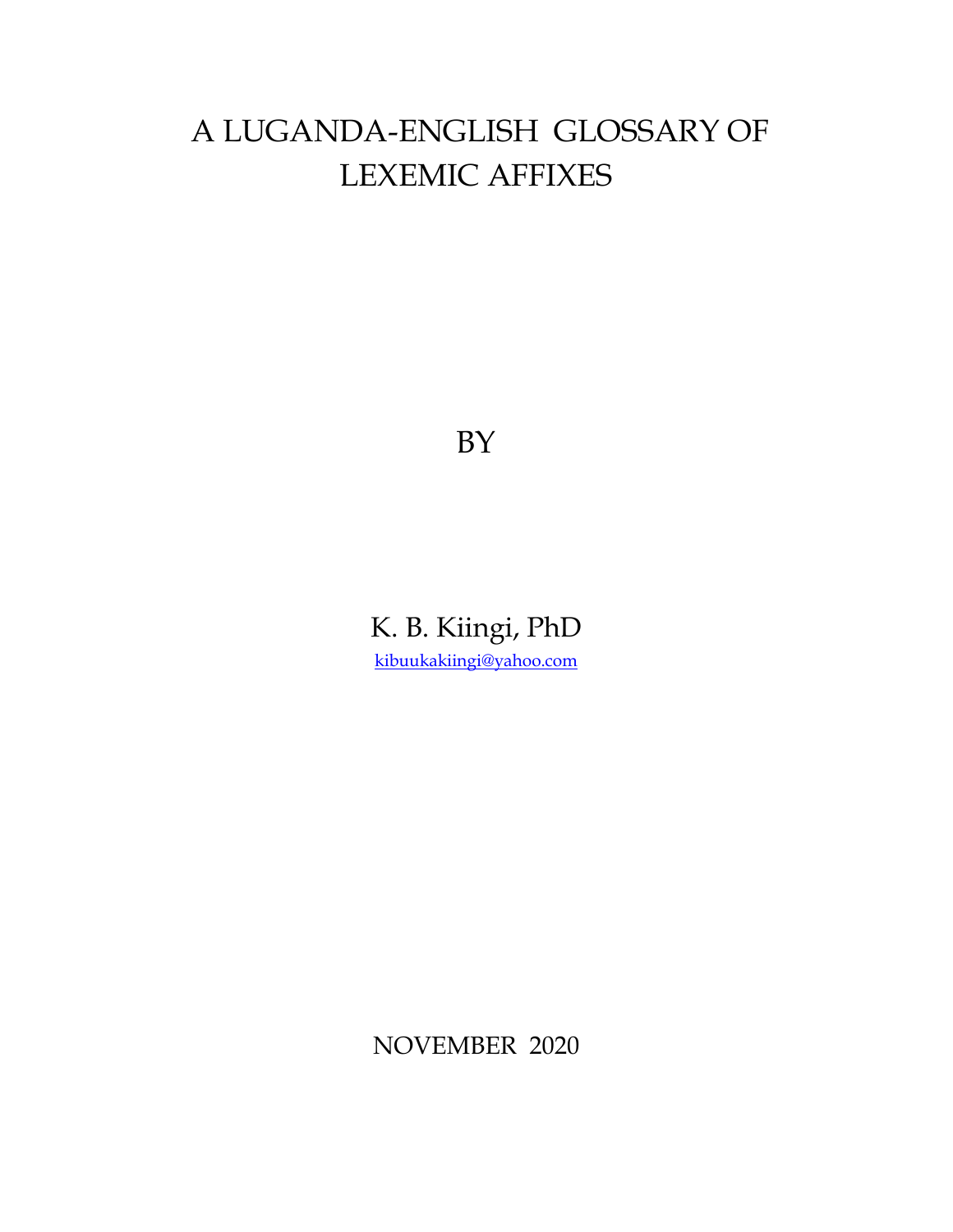### **1.0 INTRODUCTION TO THE GLOSSARY**

This glossary is meant to be a sequel to "Three Glossaries of Extrapolated Luganda" and "An English–Luganda–English Glossary of Lexemic Affixes" both published in August and October 2020 respectively at [www.luganda.com.](http://www.luganda.com/) The average article in the glossary is typifiable as: Luganda affix, the concept in question, and the rendition of the affix into English. In order to promote precision of English-Luganda rendition, a concept-based index has been appended. **IT IS ON THESE FIVE GLOSSARIES THAT THE TOTAL SYSTEMATIC TRANSFORMATION OF LUGANDA INTO A FULLY FLEDGED LANGUAGE OF THE HUMANITIES, SCIENCE AND TECHNOLOGY WILL HINGE.**

## **2.0 ABBREVIATIONS AND SYMBOLS**

- C\* consonant cluster
- *U* archiphoneme such that *U* = o, u
- *I* archiphoneme such that *I* = e, i
- agglutinational boundary
- = rendition
- # reversal/removal
- for introducing an alternative form

[CONCEPT] concept represented in English, and enclosed in square brackets.

- ( ) optionality or occasionality brackets
- F nominal prefix
- H nominal stem suffix or verb root suffix
- R verb root, simple or otherwise
- S nominal stem
- S<sup>+</sup> initial consonant of S geminated
- W word (lexeme)
- oku• prefix of verb in citation form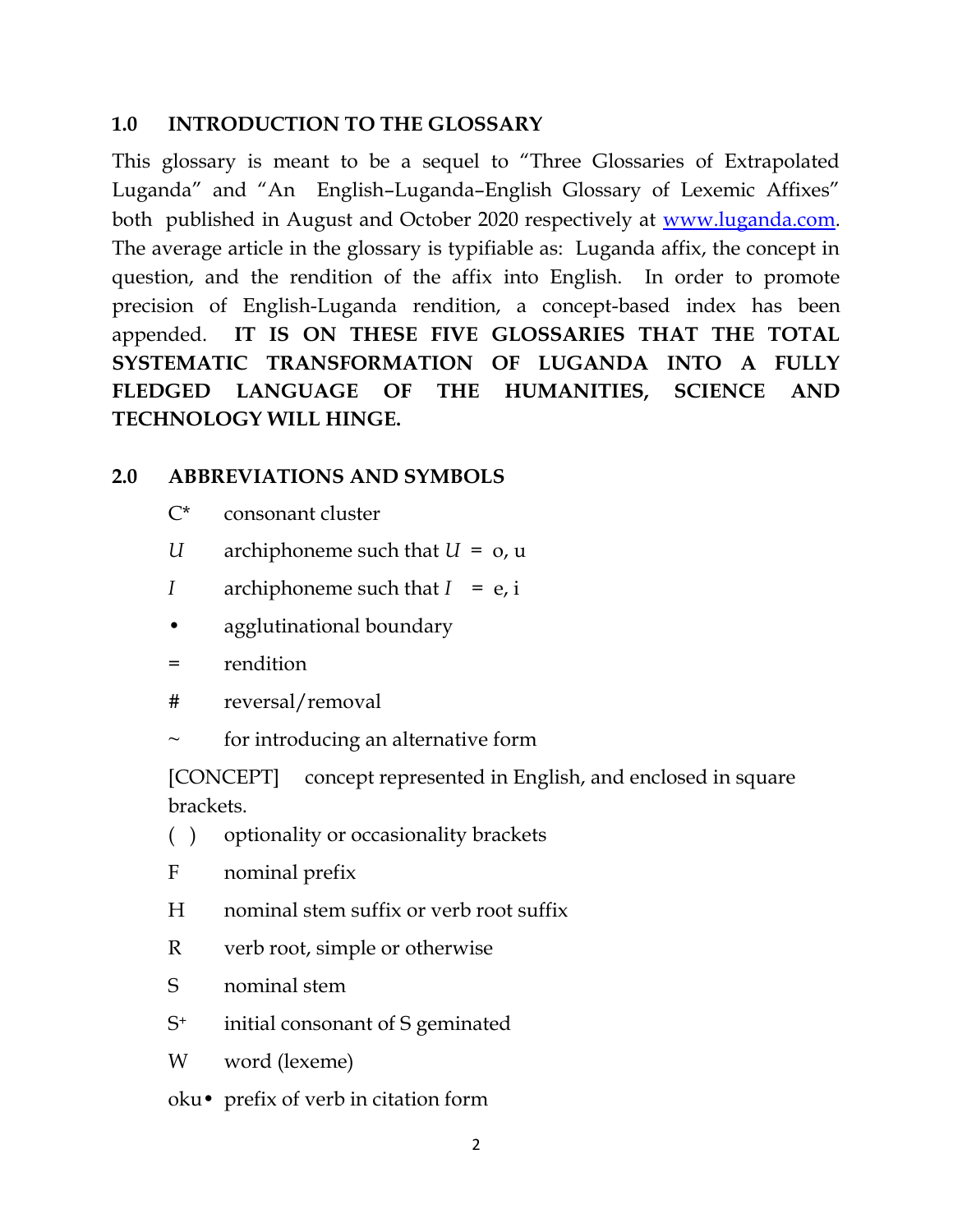#### **3.0 LEXEME FORMATION RULES**

LFR1 (i) oku•S•H (ii) oku•R•H LFR2 (i)  $\mathbf{F} \cdot \mathbf{R} \cdot \mathbf{a} \cdot \mathbf{W}$  (ii)  $\mathbf{F}_1 \cdot \mathbf{R}_1 \cdot \mathbf{a} \cdot \mathbf{R}_2 \cdot \mathbf{a}$ LFR3 (i)  $(F\bullet)$  (nna $\bullet$ ) W<sub>1</sub> ( $\bullet$  W<sub>2</sub>) (ii)  $F_1 \cdot S_1 \cdot n$  nna  $\cdot W$ LFR4 (i)  $F \cdot S_1 \cdot S_2$ (ii)  $F \cdot S_1 \cdot S_2$ 

#### **4.0 THE GLOSSARY**

**•ata** [RECURRENT]

**•ba** [EXCUSABLY ERRONEOUS] = **mis-**

**•baaka** [HAVING ON] = -**ferous , -gerous**

- **•baama** [HAVING IN] = **-ferous, -gerous**
- **•bata** [FEW] = **oligo-**
- $\bullet$ **bbala** [ASIDE] = side (-)
- **•byata** [BROAD AND FLAT] = **platy-**
- **•bega** [BEHIND] = **after- , après-, meta-, post-**

**•bela** [FRONT] = **ante-, front, pre-, pro-**

- **•beela [**OCCUPYING A PLACE**]** = **inhabit**
- **•beelo [**A PLACE OCCUPIED BY**] = habitat**
- **•biiba** [DOUBLING] = **di- , diplo- , duo- , duplo- , bi- , double-**
- **•bijja** [BADNESS] = **caco-**
- **•bila** [SPEED] = **tach (o)-**
- **•bilya** [TWO- BRANCHED] = **dicho-**
- **•buba** [INEXCUSABLY ERRONEOUS] = **mal**-
- **•buga** [ENCLOSING] = **circum-** , **peri**-
- **•bumpa [**SHORT] = **brachy**-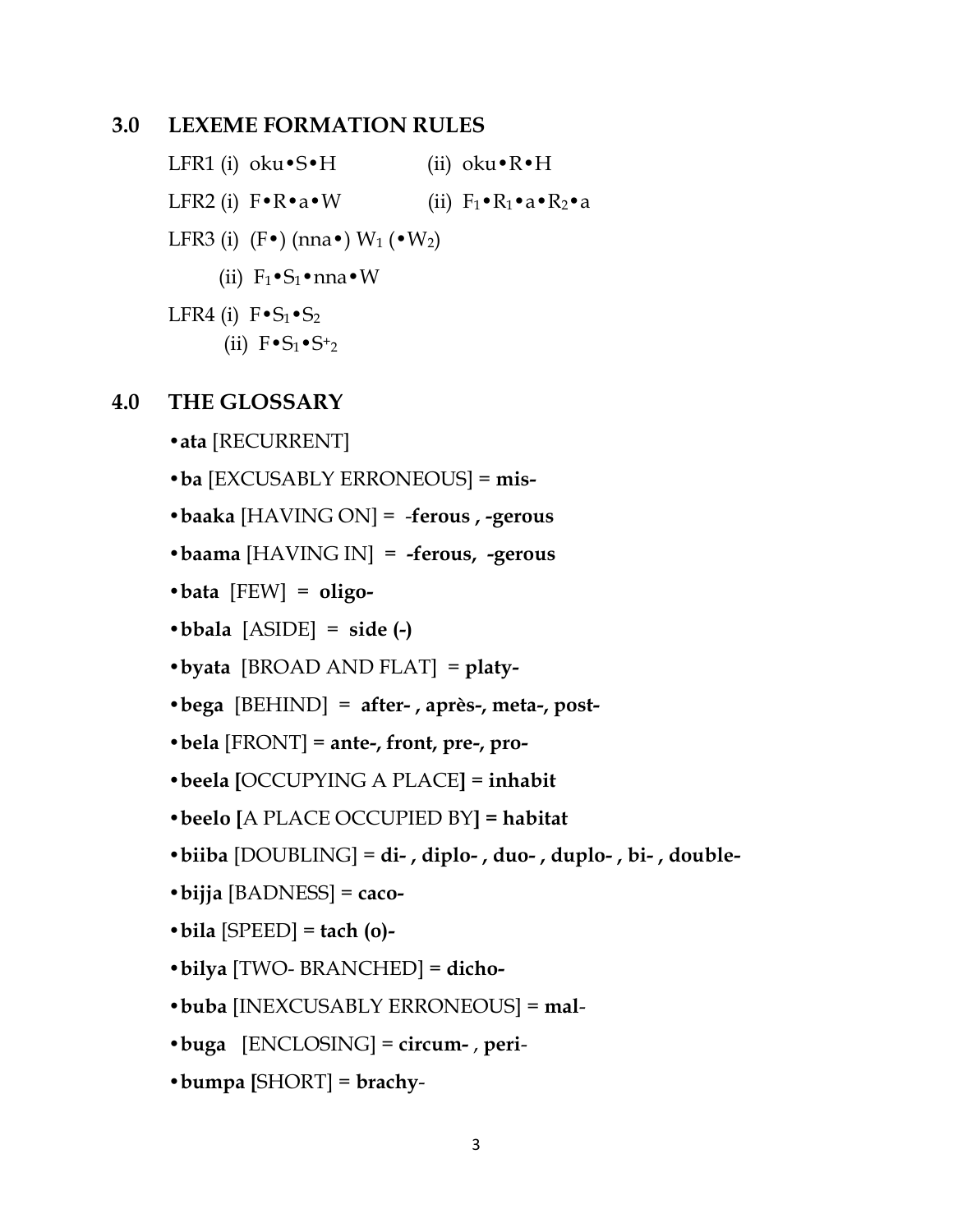- **•buna [**ALLNESS] = **all- , omni- , pan**-
- **•bunda [**DISCHARGE/FLOW] = **-rrhoea**
- **•bunga [**LARGE QUANTITY] = **many- , multi- , poly**-
- **•buuma** [NOT HAVING IN] = **-free**
- **•bwa [**OUTSIDE] **= ecto- , exo- , extra- , out- , ex-**
- **•ca [**PART OF] **= -some**
- **•cama [**SYSTEM] **= work, system**
- **•cuuza [**DEALER/TRADER] **= -monger**
- **•cupa** [FAKE] = counter**-**
- **•C\*ala [**DIRECTEDNESS] such that **•C\*ala # {•C\*uka, •C\*ula}**
- **•C\****I***ka [**DIRECTEDNESS] such that **•C\****I***ka # {•C\*uka, •C\*ula}**
- **•C\*uka** [REVERSAL/REMOVAL VALENCY = 1**] = un-, dis-, de-**
- **•C\*ula** [REVERSAL/REMOVAL VALENCY = 2] **= un-, dis-, de-**
- **•dda [**BEGINNING, SOURCE]
- **•ddama** [REACTIVE] = **ana-, re-**
- **•ddawa** [PROACTIVE] = **ante-, fore-, pre-, pro-**
- **•ddaya** [RETROACTIVE] = **back-, palin-, retro-**
- **•ddidda** [LESS THAN USUAL/EXPECTED] **= under-**
- **•ddiza** [RECIPROCATING] **= re-**
- **•dikya** [GOBBLEDEGOOK] **= -speak**
- **•dyeka** [TRICKING] **= pseudo-, quasi-**
- **-e [**ELECTRONIC] **= e-**
- **•ee•** [REFLEXIVE] = **auto-, eigen-, idio-, own (-), proper, self-, sui-**
- **•faana** [RESEMBLING] = **-oid ~ -ode**
- **•feeba** [OBJECTIVELY LESS THAN] **= under-**
- **•fo•** [IN PLACE OF] **= pro- , vice-**
- **•funda** [SMALL, NARROW] **= steno-, lepto-**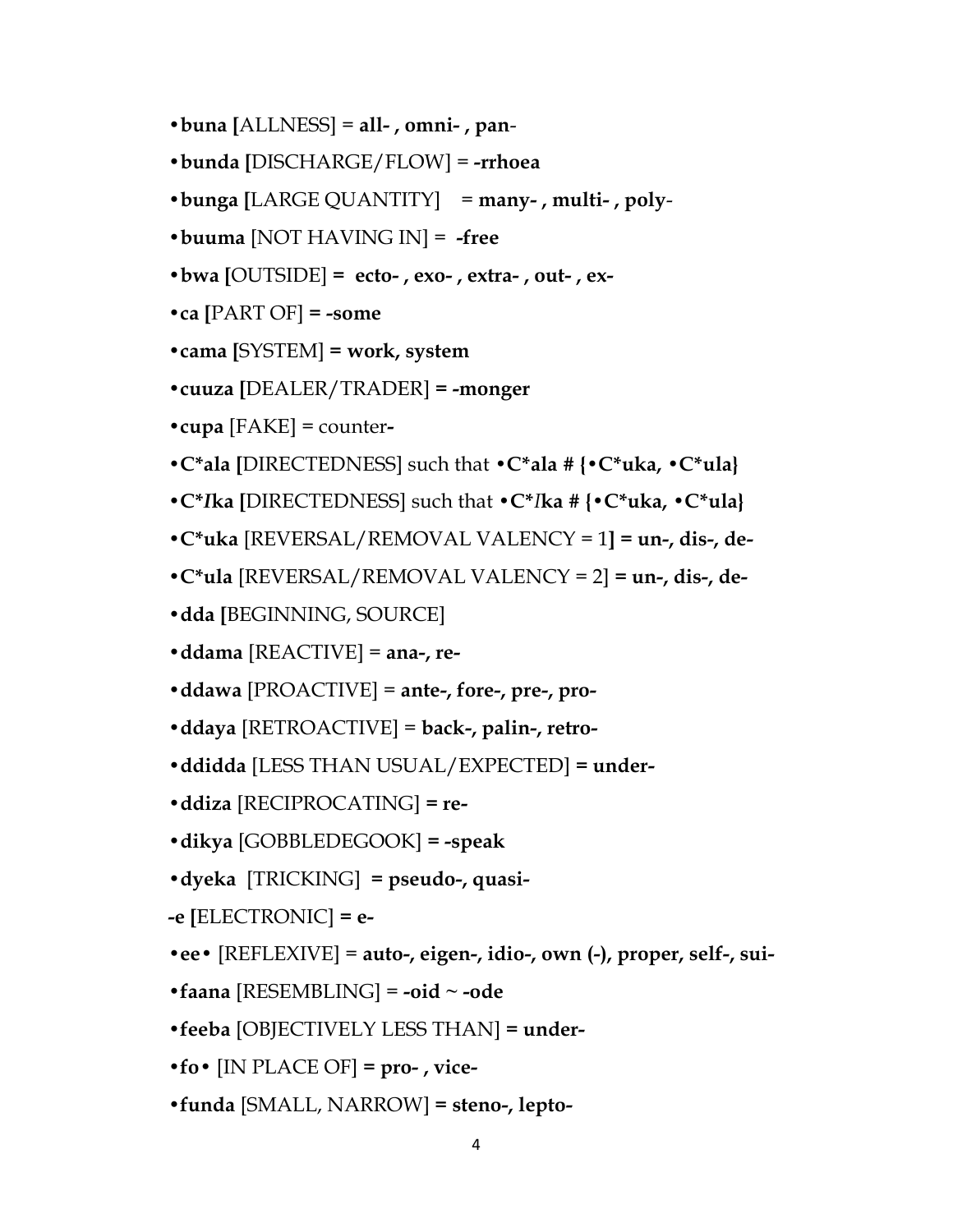- **•gagga** [RICH IN] = **-rich**
- **•gana** [COMMONNESS] = **co- , coeno-, syn-, common (-)**
- **•gasa** [WORTH] = **worth (…ing), -worthy**
- **•gaza** [WIDE VARIETY/RANGE] = **eury-**
- **•gatta** [ADDING] = **compound**
- **•genya** [GUEST] = **guest**
- **•geza** [ACTION/PRACTICE] = **-praxia**
- **•ggya** [ANEW] = **neo-, newly-, re-**
- **•gina** [SIMPLE, SINGLE] = **haplo-**
- **•goga** [PAIR] = **diplo-**
- **•goda** [THICK] = **pachy-, pycn (o)-**
- **•guma** [ENDURING] = **-proof**
- **•gga** [HIGH LOCATION] = **ana-, over-, super- ~ supra- ~ sur-, up-**
- **•geenya** [APING] **= -aster**
- **•gga [**FIRST-DEGREE SUPERIORITY**] = ana-, over-, super- ~ supra- ~**

 **sur-, up-**

- **•ggaga** [SECOND-DEGREE SUPERIORITY] = **hyper-**
- **•ggagga** [THIRD-DEGREE SUPERIORITY] = **ultra-, ultramacro-, uber-,**

 **macromacro-**

- **•jula** [REFERENCE] = **-related**
- **•jjuuza** [RECENTLY] = **newly**
- **•jjuva** [FULLNESS] = **-ful, -lent**
- **•jjula** [OVERDOSING] = **-ose**
- **•jjola** [GENETICALLY MODIFIED] = **franken-**
- **•ka** [DIRECTED FROM] = **ab-**
- **•kaala<sup>1</sup>** [COMPLEXITY] = **complex, -plex**
- **•kaala2** [BEAUTY] = **calli-**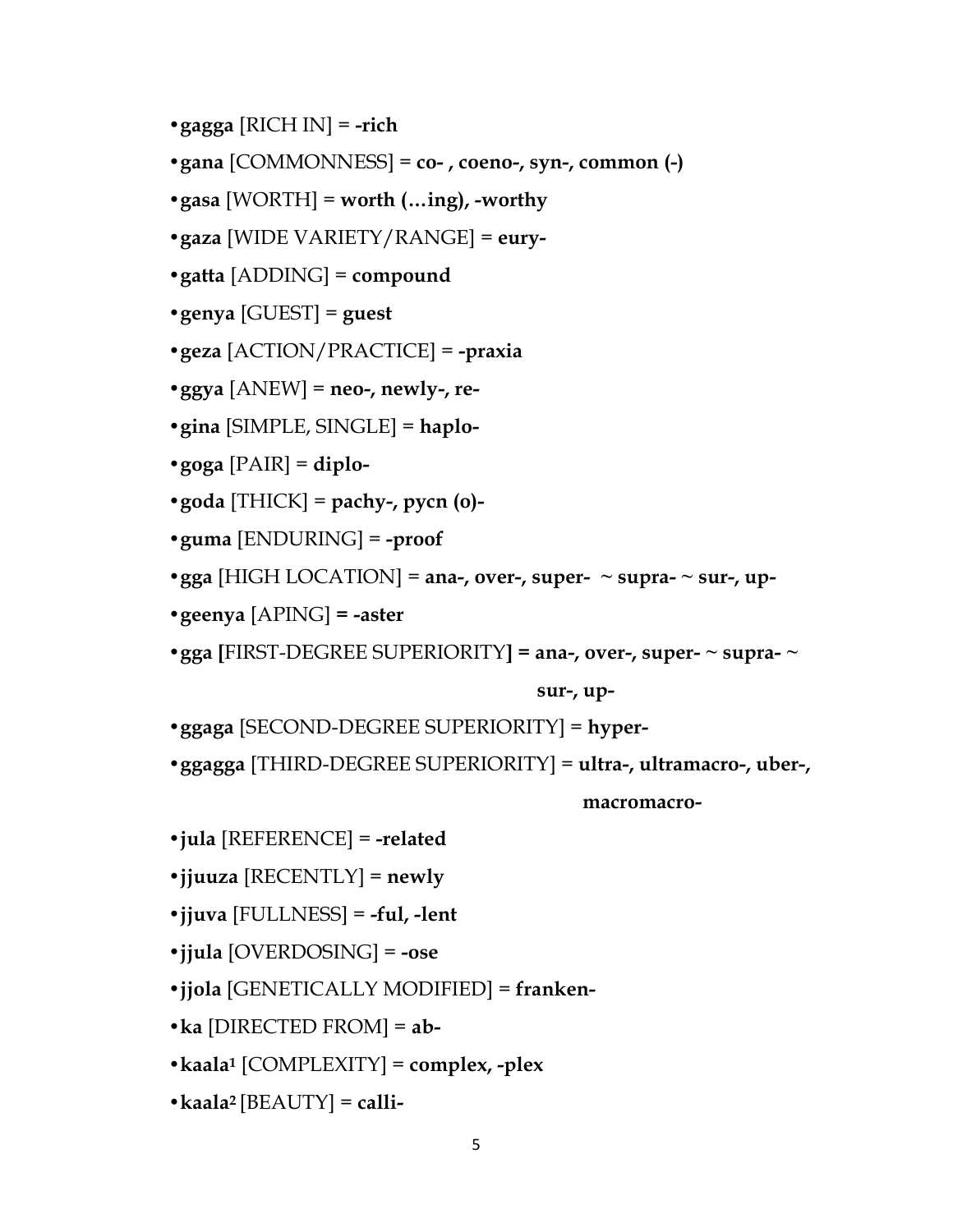- **•kaddagga** [ANCIENT] = **palaeo-**
- **•kakadde** [AUGMENTATIVE MILLION] = **-illion**
- **•kata** [CENTRAL, MIDDLE] = **medi-, meso-, mid-**
- **•kiika** [PLACING ACROSS] = **cross-, dia-, per-, trans-**
- **•kila** [OBJECTIVELY MORE THAN] = **over-**
- **•keewa** [DIMINISHING] = **mio-**
- **•kima** [SAME] = **same-, tauto-**
- **•kisa** [HIDING] = **crypto-, stego-**
- **•kiza** [DISCRIMINATING] = **-ism**
- **•kkasa [**CONFIRMING]
- **•kona** [LEFT-HAND] = **sinistro-**
- **•kooka** [WORKING] = **-urgy**
- **•kola** [PRODUCING CHANGE] = **-facient**
- **•kuga [**SPECIALIZING]
- **•kula** [FORM] = **-form, -morphic, -shaped**
- **•kumba** [PRECEDING] = **ante-, fore-, pre-, -agogue**
- **•kumpa** [ALMOST] = **near (-), pen (e)-, ad-**
- **•kunga** [ON THE SURFACE OF] = **epi-**
- **•komya** [STOPPING] = **-stasis**
- **•konta** [COUNTERING] = **anti-, contra-, counter-, enantio-**
- **•kwa** [OUTER LOCATION]
- **•kwamwa** [OUTER-INNER] = **intra-, ento-, endo-**
- **•kweba** [LENGTHWISE] = **longi-**
- **•kuta** [BREAKING, BURSTING] = **-rrhagia**
- **•kwansa** [OUTER-LOWER LOCATION] = **infra-, under-**
- **•kyana** [INVARIABLE] = **homeo-**
- **•kyawa** [HATING] = **-phobia**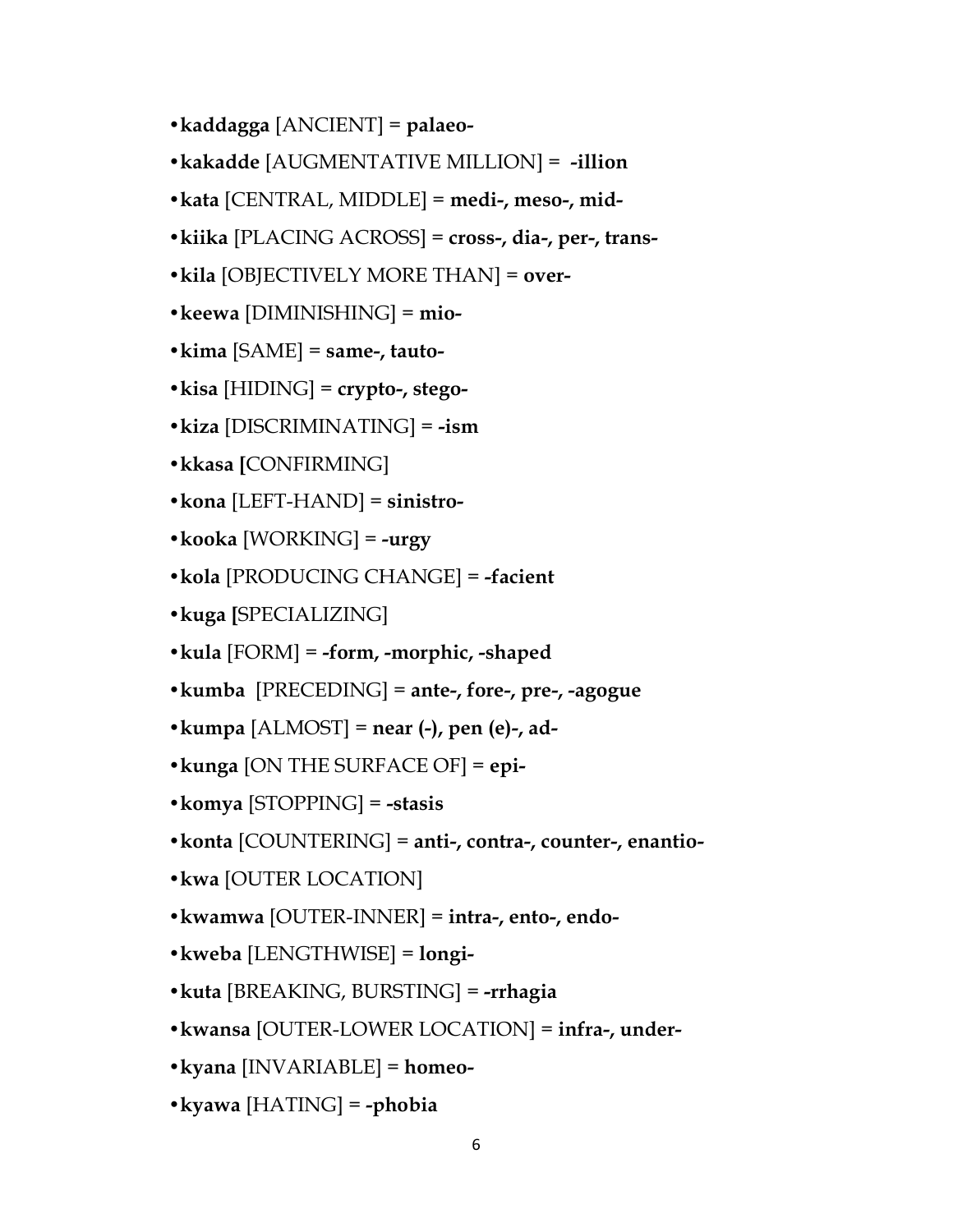- **•kyenka** [VIRTUALITY] = **virtual**
- **•kyuka** [TURNING] = **-tropic**
- **•kyuna** [VARIABLE] = **poikilo-**
- **•la** [DIRECTED TOWARDS] = **ad-, pro-, -wards, -ways, -wise**
- **•laana** [NEIGHBOURING] = **juxta-, para-**
- **•laba** [WAY OF THINKING] = **-ism**
- **•laga** [DISPLAY/SPECTACLE] = **-orama**
- **•lala** [MADNESS] = **-mania**
- **•lamwa** [CORE]
- **•leka [**NEUTRALITY**]** = **non-**
- $\bullet$ **leebya** [OUT X –ING] = **out-**
- **•leela** [EMPTY] = **(-)empty**
- **•lemba** [SLOWNESS] **= brady-**
- **•looza** [IDEAL] = **ideo-**
- **•linga** [DUPING] = **pseudo-, quasi-**
- **•lojja [**BRANCH OF KNOWLEDGE**]** = **-graphics ~ -graphy**
- **•lula [**ON THE OTHER SIDE OF**]** = **para-, trans-, ultra-**
- **•luma [**PAIN**] = -algia**
- **•luba [**VISUAL DISORDER**]** = **-opia**
- **•luna** [ON THIS SIDE OF] = **cis-**
- **•lunga** [GOODNESS] = **bene-**
- **•lwala** [DISEASE] = **-asis ~ -osis**
- **•lya** [RIGHT HAND] = **dextro-**
- **•lima** [LANGUAGE] = **-ese**
- **•ma** [COLLECTIVE] = **-ad, -age, -ate, -ati, -dom, -ery, -hood, -some, -ship,**

 **-ure**

**•maala** [TOTAL OUTPUT] = **-ana ~ -iana**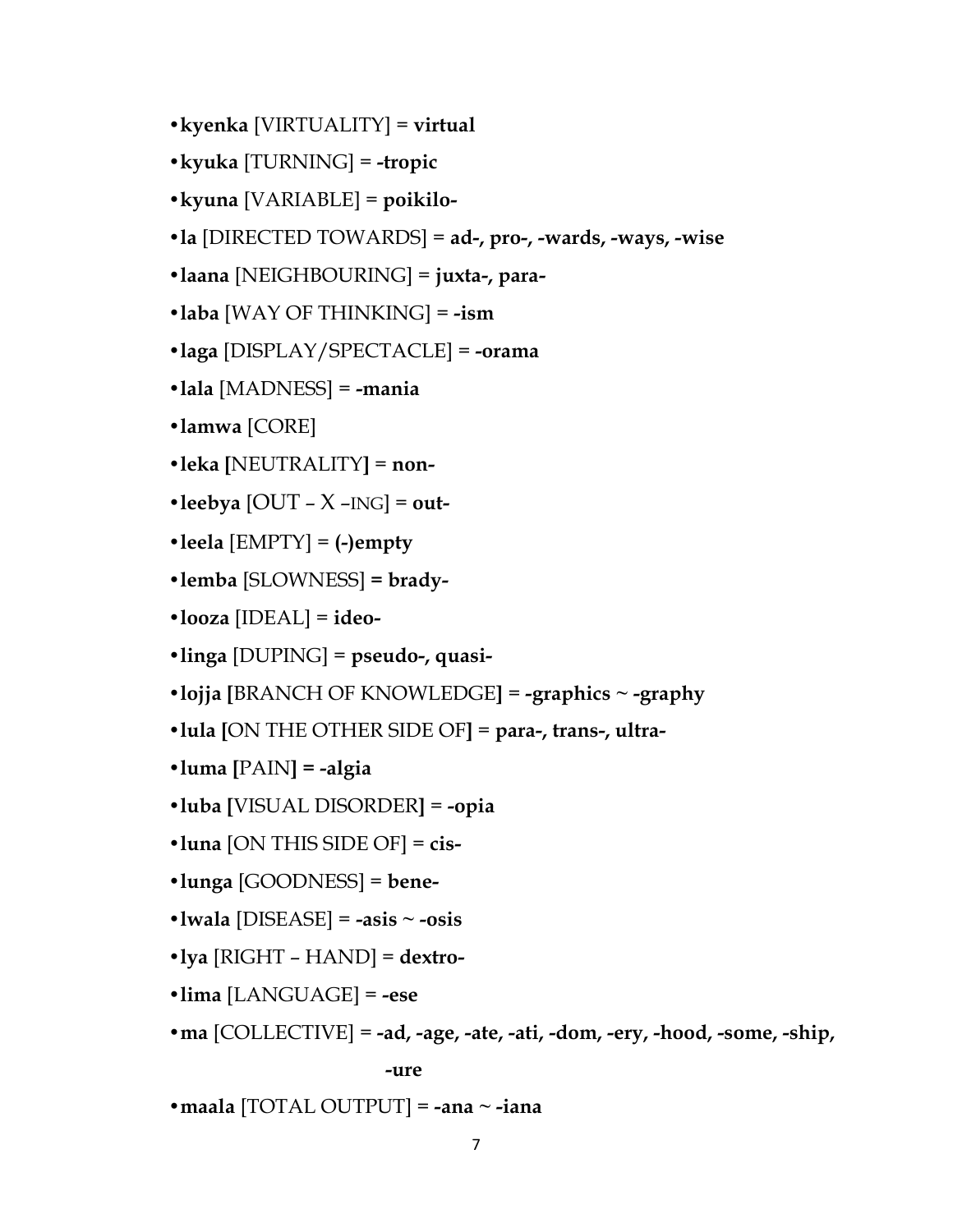- **•mala** [COMPLEMENTING] = **complement**
- **•manya** [BRANCH OF KNOWLEDGE] **= X science**
- **•mwaza** [DIRECTED INWARDS] = **in-, intro-**
- **•muula** [DIRECTED OUTWARDS] = **ex-, extro-**
- **•mwala** [INWARDS] = **intro-**
- **•muuka** [OUTWARDS) = **extro-**
- **•muwa** [ONENESS] = **mono-, one-, uni-**
- mwa [INNER LOCATION] =  $en$   $\sim$  endo- $\sim$  ento-, in-
- **•na** [POSSESSING] = **-ate, -ed, -ferous, -ful –gerous**
- **•nala** [GAINING]
- **•nata** [AGAIN] = **re-**
- **•nda** [OTHER] = **allo-**
- **•ndama [**COLLECTIVE OF *ALLO* -X *S***] = -eme**
- **•nena** [LARGE SIZE] = **macro-, mega-**
- **•nga** [ACTING AS] = **acting X**
- **•ngela** [WAY] = **-esque, -fashion, -style**
- **•niina** [SIMPLE] = **simple**
- **•nkana** [EQUAL TO IN TERMS OF] = **equ-, iso-**
- **•nkuna** [UNEQUAL TO IN TERMS OF] = **aniso-**
- **•nna•[**CONCERNING/PERTAINING TO**]**
- **•nnana [**ARTEFACT] = **artificial**
- **•nnona [**ORIGIN] = **proto-, ur-**
- **•nsa [**LOW LOCATION**] = cata-, down-, infra-, sub-, under-**
- **•nsa** [FIRST-DEGREE INFERIORITY] = **cata-, down-, infra-, sub-, under-**
- **•nsafa** [SECOND-DEGREE INFERIORITY] = **hypo-**
- **•nsaffa [**THIRD-DEGREE INFERIORITY**] = ultramicro-, micromicro-**
- **•jja** [ENDING, GOAL]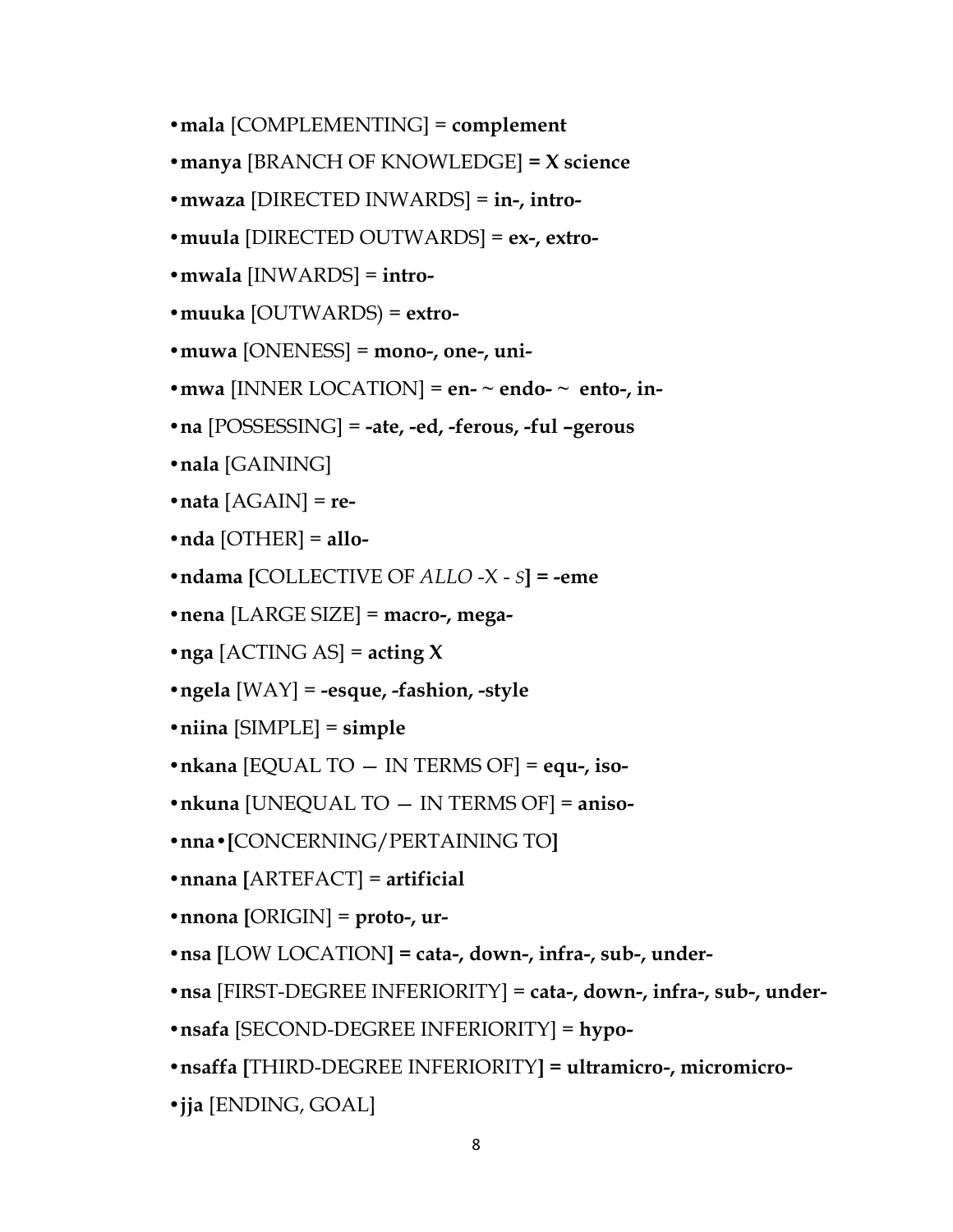```
•nyoola [TWISTED] = strepto-
```
**nnyhu•** [VERY SMALL SIZE] = **ultramicro-**

**nnyhunnyhu• [**EXTREMELY SMALL SIZE] = **micromicro-**

```
•nyiga [PRESSURE] = piezo-
```
**•nuka [**LOSING]

```
•nufu [NOT POSSESSING; WITHOUT] = a(n)-, -less
```

```
•nusa [HALF] = demi-, half-, hemi-, semi-
```

```
•nyweza [FIXING] = pexy
```
**•nywa [**COMPONENT**]**

```
•nywama [COLLECTIVE/AGGREGATE OF COMPONENTS] = -alia,
```

```
 -ware
```

```
•pa [ELEMENT OF A COLLECTIVE]
```

```
•pima [BRANCH OF KNOWLEDGE] = -metrics, -metry
```

```
•pika [ECONOMIC INFLATION] = -flation
```

```
•sa1 [MEDIUM DEGREE] = medium (-)
```

```
\cdotsa<sup>2</sup> [GAP]
```

```
•saama [EXCISING] = -ectomy
```

```
•saana [WORTHINESS] = worthy
```

```
•sala [CUTTING] = -tomy
```

```
•samba [FLEEING] = -fugal
```
**•satwa [**THREE – BRANCHED**]** = **tricho-**

**•sawa<sup>1</sup> [**HEALING] = **-iatrics, -iatry**

```
•sawa2 [CONTAINER] = -angium, asc(o)-
```

```
•sela [PROCESSION] = -cade
```

```
•seeta [LEVEL/FLAT] = plan (o)-
```
- **•siba** [BEING ADDICTED TO] = **-aholic ~ -oholic**
- **•singa** [FOUNDATIONAL] = **basic, basi-**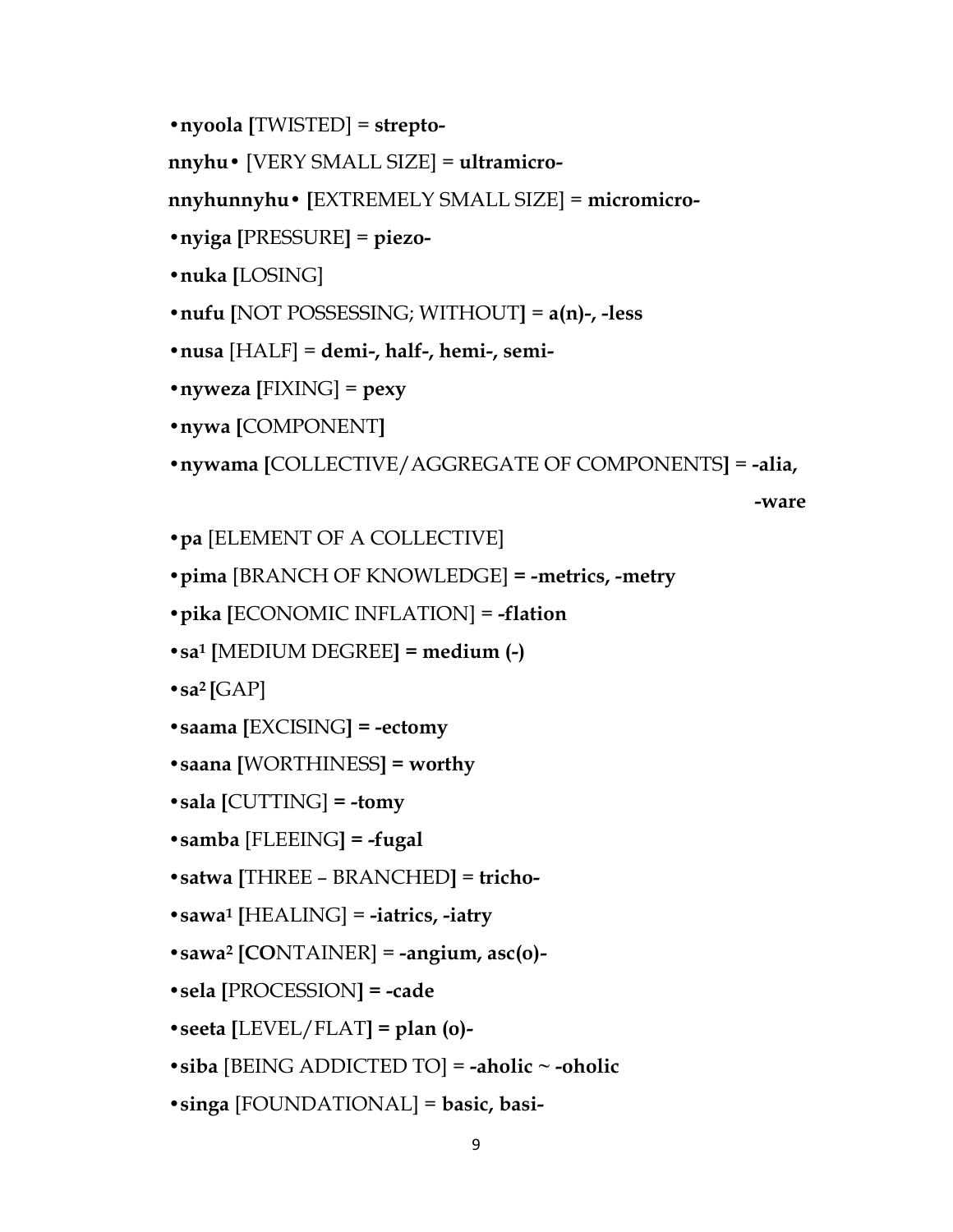- **•sinza [**WORSHIP**]** = **-latry**
- **•sukka [**MORE THAN USUAL/EXPECTED**] = over-**
- **•suuma [**SECOND-ORDER**] = after-, meta-, post-**
- $\bullet$  ta $\bullet$  [NEGATION] = a(n)-, dis-, in-, non-, un-
- **•taba [**JOINING TOGETHER**] = inter-**
- **•taafa [**OBLIQUENESS**] = plagio-**
- **•taasa [**PROTECTION**] = para-**
- **•teeka [**ARRANGEMENT**] = system, taxo**
- **•tema [**MEDIUM SIZE]**=midi-, average, medium**
- **•tikka [**MAXIMUM**] = -most, maximum, top**
- **•toba [**MINIMUM] = **minimum, bottom**
- **•toba [**ALTERNATING**]**
- **•tona [**SMALL SIZE] = **micro-, mini-**
- **•tumba** [DEPTH] = **bathy-**
- **•tuufa** [RICHTNESS] = **ortho-, recti-**
- **•tunga** [SEWING] = **-rrhaphy**
- **•***U***la** [REVERSAL/REMOVAL VALENCY = 2**] = de-, dis-, un-**
- **•***U***ka** [REVERSAL/REMOVAL VALENCY = 1**] = de-, dis-, un-**
- **•***U***nta [**COUNTERING] = **anti-, contra-, counter-**
- **•va [**WHOLE] = **holo-**
- **•vaaka** [COMING OFF]
- **•vaama [**COMING OUT OF] **= -in (e)**
- **•viila** [MOVEMENT FROM**]**
- **•vuka [**DISINTEGRATION] = **-lysis**
- **•wa** [OF] = **-al, -an, -ar, -ary, -er, -ese, -i, -ic(al), -ish, -ite,**

**-ose, -ous, -y** 

**•waaya** [SUPPLEMENTING] = **by (e)-**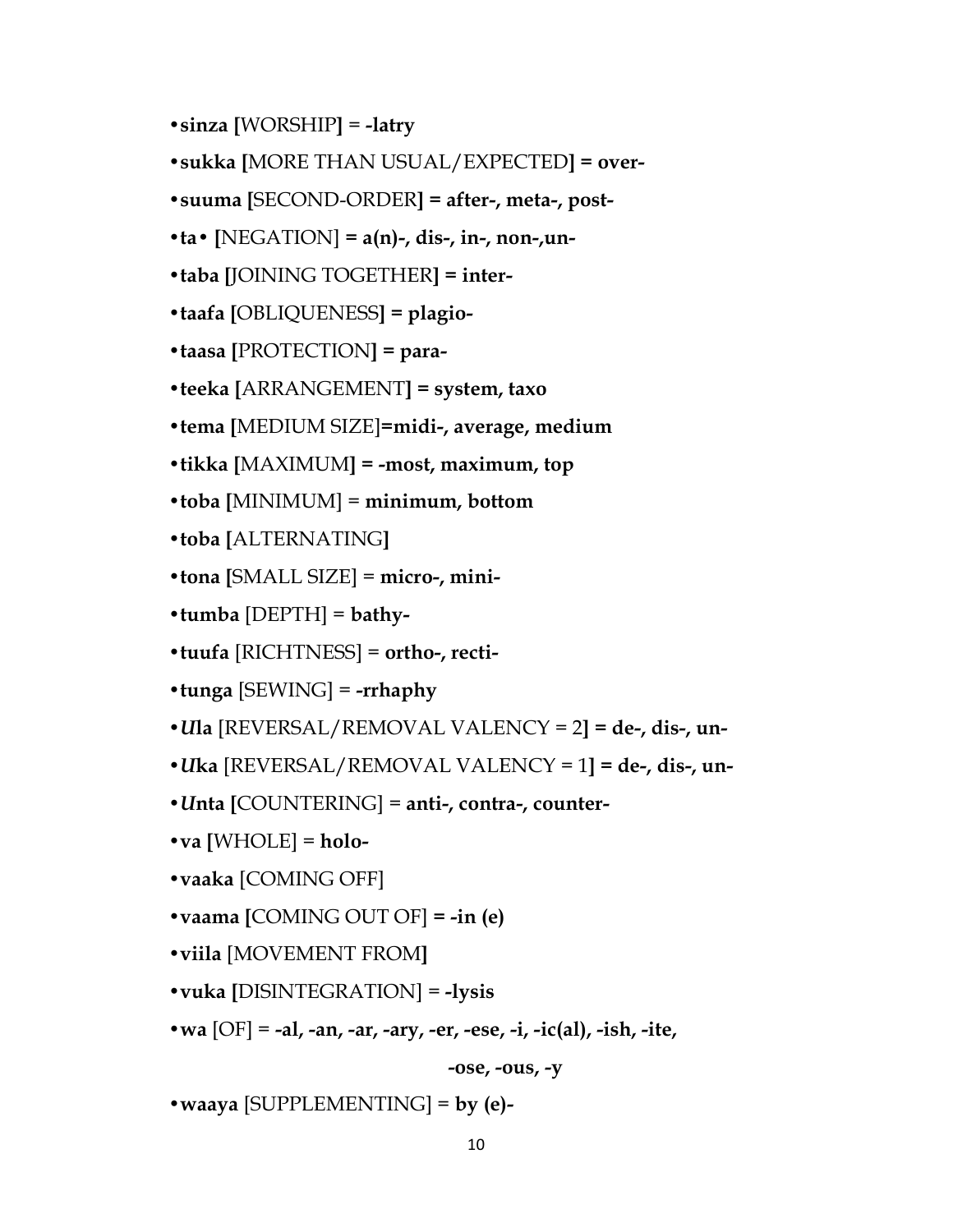- **•wadda [**EFFECTIVELY AS USUAL**]**
- **•waga** [SUPPORTING] = **pro-**
- **•wamba** [SEIZURE] = **-lepsy**
- **•waka** [PLURAL] = **pluri-**
- **•wala** [MUTATION] = **-escence, -genesis**
- **•wanga** [RESEMBLING**]** = **-esque, -like, -oid, -ode**
- **•wanva** [LENGTH OF TIME] = **-long**
- **•wela** [BEING ENOUGH] = **pleo-**
- **•weeva** [BARE, SMOOTH] = **psilo-**
- **•wika [**POTENTIAL**] = potenti-**

**•wila [**OCCUPYING A BUILDING**]**

**•wilo [**A BUILDING OCCUPIED BY**] = -arium ~ -ary, -etum**

- **•wonda [**FOLLOWING**] =after-, post-**
- **•wooma [**PLEASANTNESS**] = eu-**
- **•ya [**CAUSING**] = -ate, -en, em-, en-, in-, -ify, -ize, de-, dis-, un-**
- **•yaga• [**LOVE] = **•philia**
- **•yaka<sup>1</sup> [**FORMER**] = ex-**
- **•yaka<sup>2</sup> [**INFLAMMATION] **= -itis**
- **•yala [**FAR**] = tele-**
- **•yama** [SINGLE**]** = **single**
- **•yanna [**ALLNESS] = **all-, omni-, pan-**
- $\bullet$ yava [PAUCITY] = a (n)-, -penia
- $\bullet$ yasa [SPLIT] = -fid
- **•yawa [**MIXEDNESS] = **hetero-, mixed(-)**
- **•yema [**TOTALITY**]**
- **•yela [**BEYOND] = **extra-, trans-, ultra-**
- **•yina [**SELF**]** = **auto-, eigen-, idio-, proper- , own (-), self-, sui-**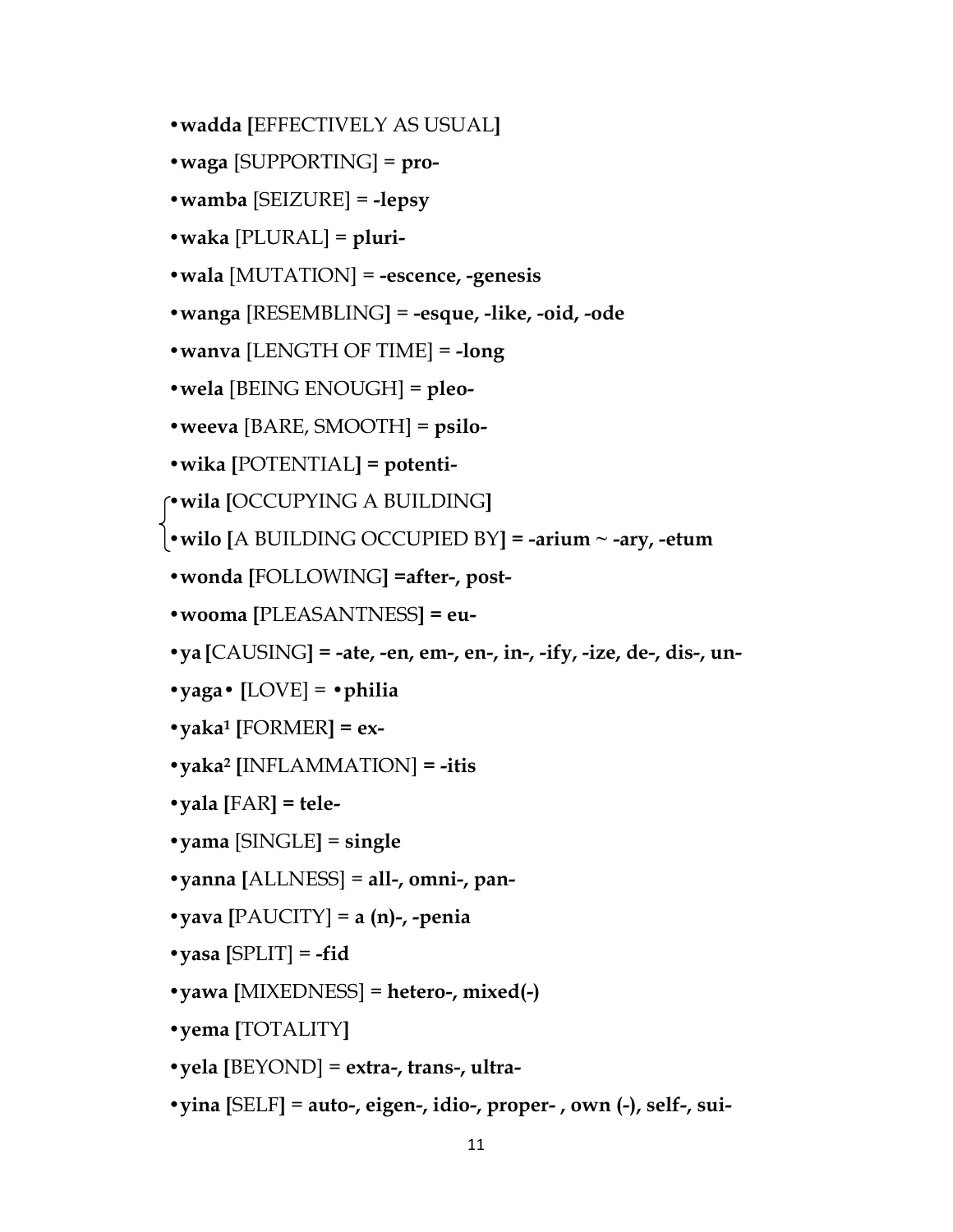- **•yinza [**POTENTIAL**]** = **potenti-**
- **•yoga [**LANGUAGE VARIETY**]** = **-lect, -phasia**
- **•yogaba [**SPEECH CONDITION/DISORDER] = **-lalia**
- **•yosa [**SHOWING**]** = **phan(ero)}-, -phane**
- **•yuna [**ATTRACTED TO**] = -petal**
- **•yunga [**SYSTEM**]** = **-work**
- **•yuwa [**UNMIXEDNESS**]** = **homo-, same-**
- **•za [ [**PRODUCING MATERIAL**]** = **-gen, -parous**
- **•zaba [**MENTAL DISORDER] = **-phrenia**
- **•ziba** [DIFFICULTY] = **dys-**
- **•zimba** [SWELLING] = **-cele, -oma**
- **•zinga** [COMPREHENSIVENESS] = **comprehensive**
- **•zomba** [ON BOTH SIDES] = **ambi-, amphi-**
- **•zuba** [SURGICAL OPENING OPERATION] = **-stomy**

## **5.0 A CONCEPT – BASED INDEX**

[ALTERNATING]: **•toba** [ANEW]: **•ggya** [A PLACE OCCUPIED BY]: **•beelo** [ACTING]: **•nga** [ACROSS]: **•kiika** [ACTION/PRACTICE]: **•geza** [ADDICTION]: **•siba** [ADDING]: **•gatta** [AGAIN]: **•nata** [ALLNESS]: •**buna, •yanna** [ALMOST]: **•kumpa** [ANCIENT]: **•kaddagga** [APING]: **•geenya**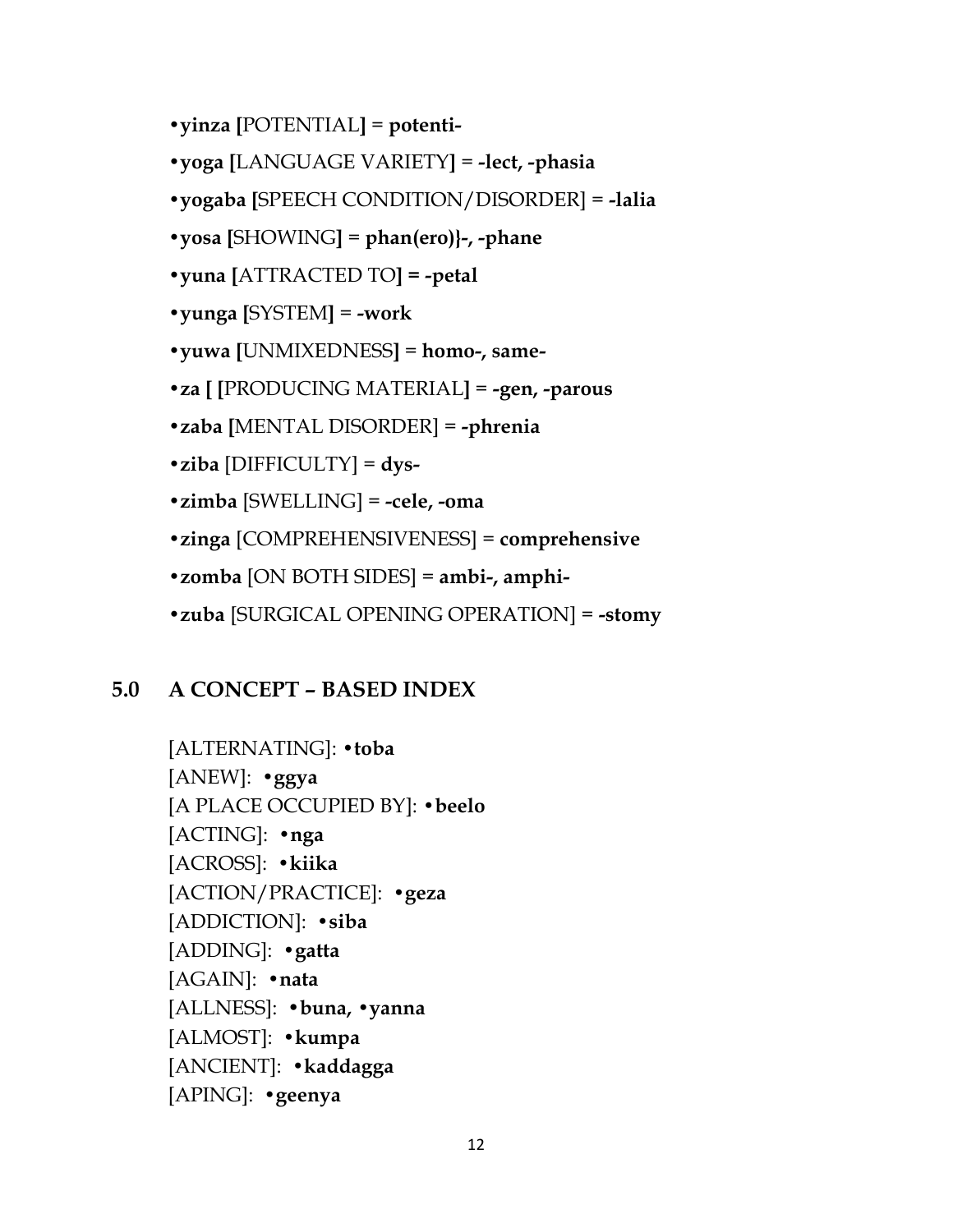[ARRANGEMENT]: **•teeka** [ARTEFACT]: **•nnana** [ASIDE]: **•bbala** [ATTRACTED TO]: **•yuna** [AUGMENTATIVE MILLION]: **•kakadde** [A BUILDING OCCUPIED BY]: •wilo [BADNESS]: **•bijja** [BARE, SMOOTH]: **•weeva** [BEAUTY]: **•kaala** [BEGINNING]: **•dda** [BEHIND]: **•bega** [BEYOND]: **•yela** [BRANCH OF KNOWLEDGE] **•lojja, •manya, •pima** [BREAKING, BURSTING]: **•kuta** [BROAD AND FLAT]: **•byata**

[CAUSING]: **•ya** [COLLECTIVE]: **•ma, •ndama, •nywama** [COMING IN]: **•vaama** [COMING OFF]: **•vaaka** [COMMONNESS**]: •gana** [COMPLEMENTING]: **•mala** [COMPLEXITY]: **•kaala** [COMPONENT]: **•nywa** [COMPREHENSIVENESS]: **•zinga** [CONTAINER]: **•sαwα** [CORE]: **•lamwa** [COUNTERING]: **•konta,** *U***nta**

[DEALER/TRADER]: **•cuuza** [DEPTH]: **•tumba** [DIFFICULTY]: **•ziba** [DIMINISHING]: **•keewa** [DIRECTEDNESS]: **•C\*ala**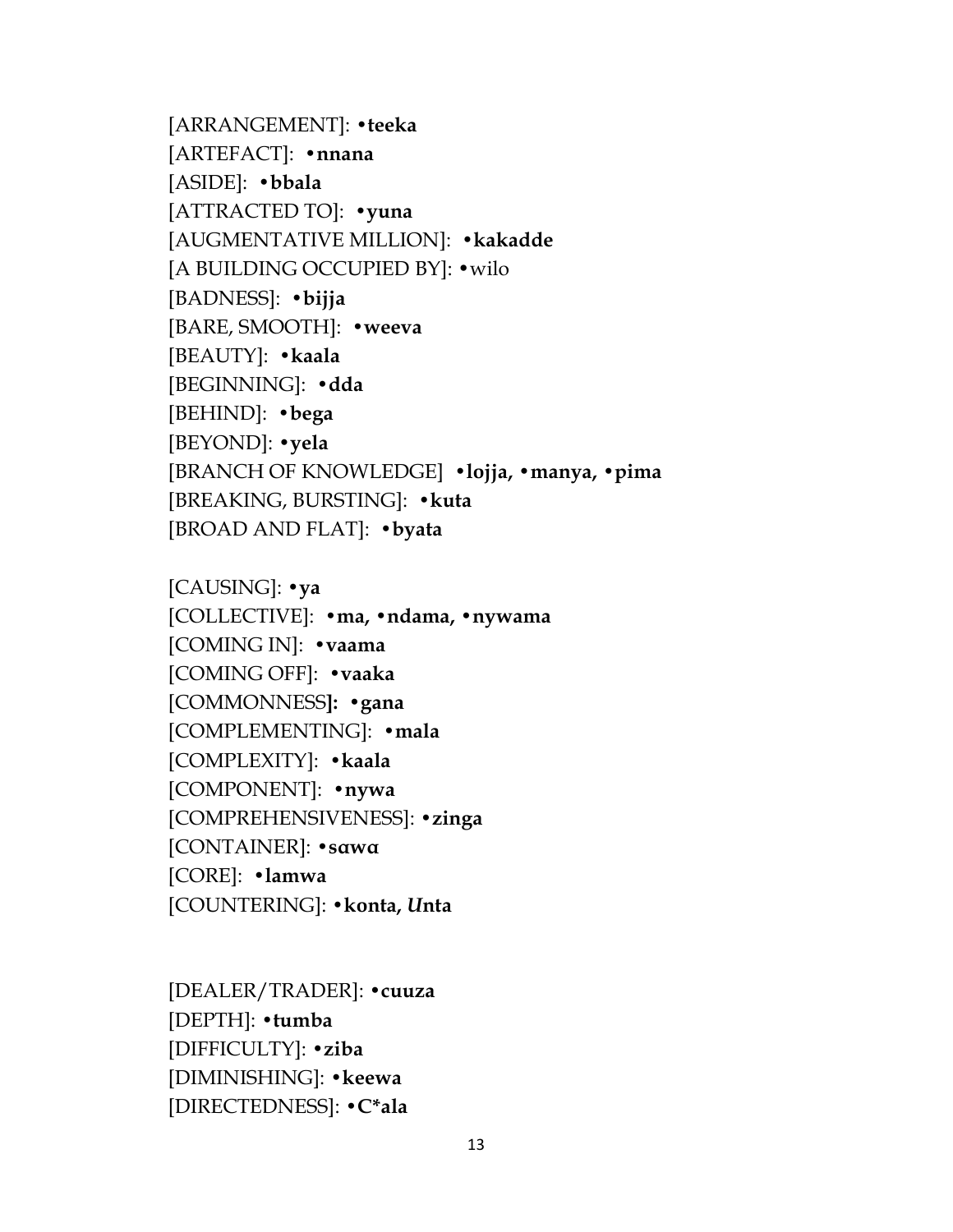[DIRECTED FROM]: **•ka** [DIRECTED INWARDS]: **•mwaza** [DIRECTED OUTWARDS**]: •muula** [DIRECTED TOWARDS]: **•la** [DISCHARGE/FLOW]: **•bunda** [DISCRIMINATING]: **•kiza** [DISEASE]: **•lwala** [DISINTEGRATION]: **•vuka** [DOUBLING]: **•biiba** [DUPING]: **•linga**

[ECONOMIC INFLATION]: **•pika** [EFFECTIVELY AS USUAL**]: •wadda** [ELECTRONIC]: **-e** [ELEMENT]: **•pa** [EMPTY]: **•leela** [ENCLOSING**]: •buga** [ENDING]: **•jja** [ENDURING]: **•guma** [ENOUGH]: **•wela** [EQUALITY]: **•nkana** [EXCISING]: **•saama** [EXCUSABLY ERRONEOUS]: **•ba**

[FAKE]: **•cupa** [FAR]: **•yala** [FEASIBILITY]: **•***I***ka** [FEW]: **•bata [**FIRST-DEGREE INFERIORITY**]: •nsa [**FIRST –DEGREE SUPERIORITY]: **•gga** [FIXING]: **•nyweza** [FLEEING**]: •samba** [FOLLOWING]: **•wonda** [FORM]: **•kupa** [FORMER]: **•yaka**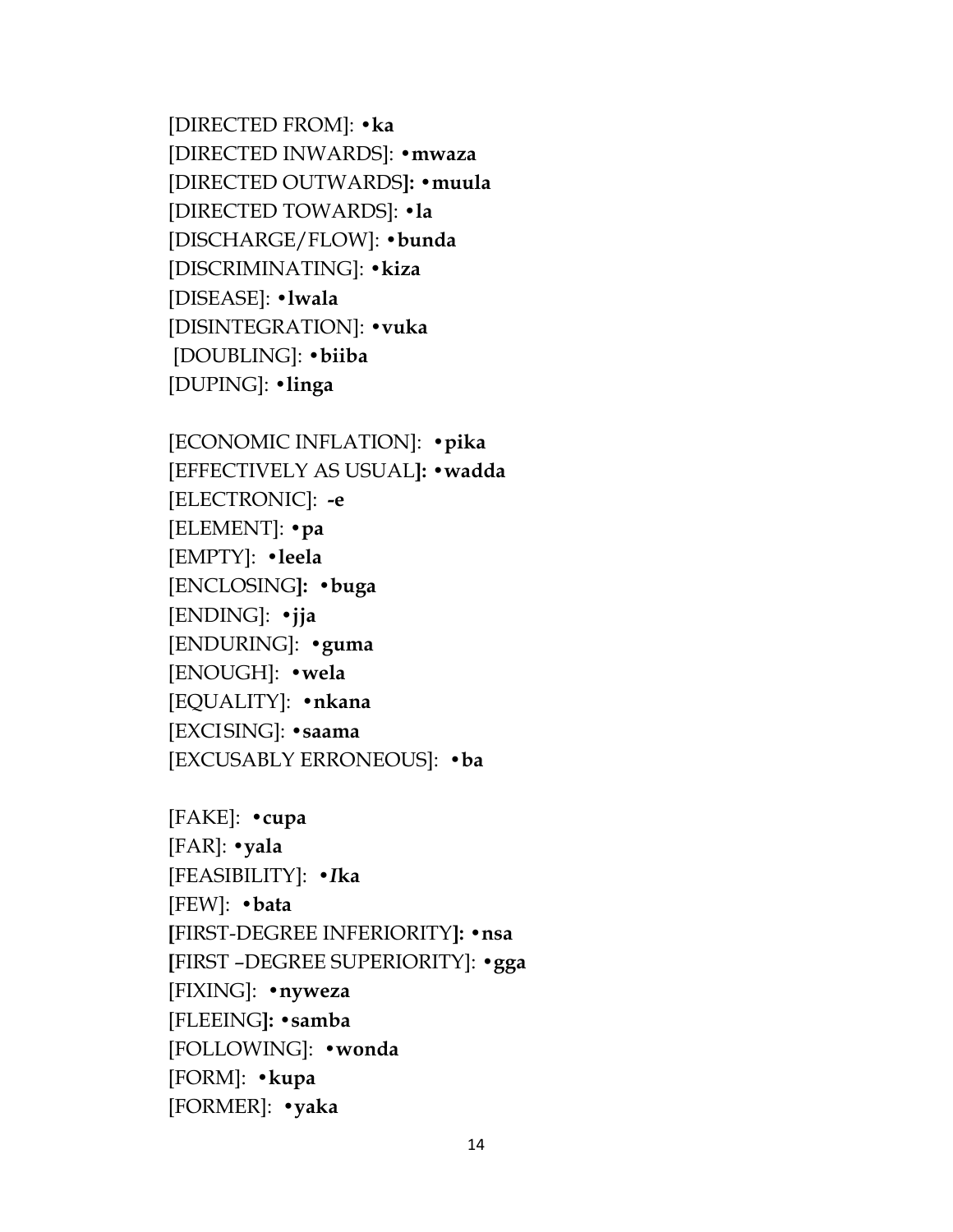[FOUNDATIONAL]: **•singa** [FRONT]: **•bela** [FULLNESS]: **•jjuva**

[GAINING]: **•nala** [GAP]: *•***sa** [GENETICALLY MODIFIED]: **•jjola** [GOAL]: **•ijja** [GOBBLEDEGOOK]: **•dikya** [GOODNESS]: **•lunga** [GUEST] **: •genya**

[HALF]: **•nusa** [HATING]: **•kyawa** [HAVING IN]: **•baama** [HAVING ON]: **•baaka** [HEALING]: **•sawa** [HIDING]: **•kisa [**HIGH LOCATION**]: •gga**

[IDEA]: **•looza** [IN PLACE OF]: •**fo•** [INFERIORITY]: **•nsa, •nsafa, •nsaffa, •kilwa** [INFLAMMATION]: **•yaka** [INEXCUSABLY ERRONEOUS]: **•buba** [INVARIABLE]: **•kyana** [INWARDS]: **•mwala**

[JOINING]: **•taba**

[LARGE QUANTITY]: •**bunga** [LANGUAGE]: **•lima** [LEFT – HAND]: **•kona** [LENGTH OF TIME]: **•wanva** [LESS THAN USUAL/EXPECTED: **•ddidda**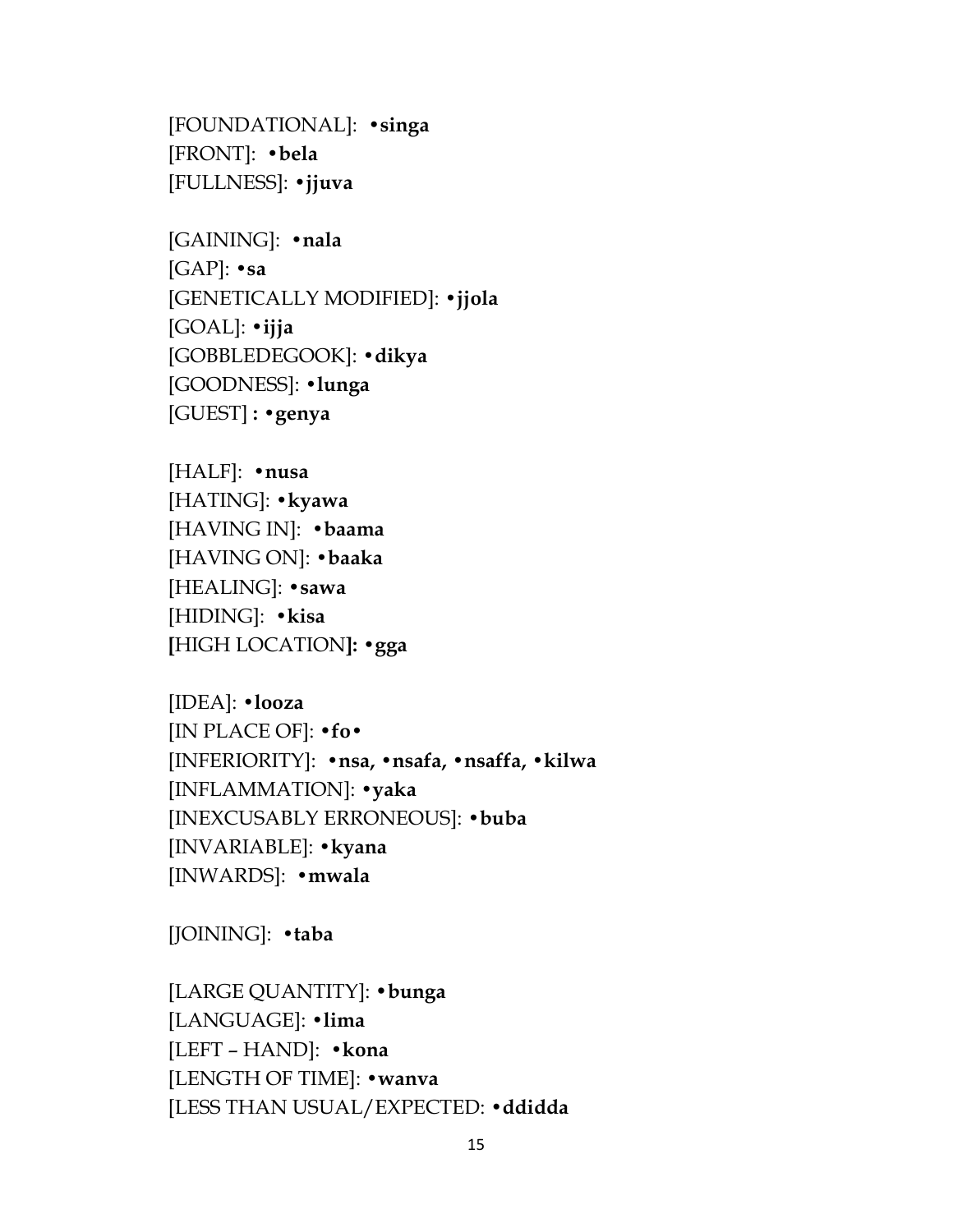[LEVEL/FLAT**]: •seeta** [LOCATION]: **•gga. •kwa, •kwamwa, •kweba, •kwansa, •mwa, •nsa** [LOSING]: **•nuka [**LOVE]**: •yaga [**LOW LOCATION]: **•nsa**

[MADNESS]: **•lala** [MAXIMUM]: •**tikka** [MEDIUM DEGREE]: **•sa** [MEDIUM SIZE]: **•tema** [MENTAL DISORDER]: **•zaba** [(MERELY) MORE THAN]: **•kila** [(MERELY) LESS THAN: **•feeba** [MIDDLE]: **•kata** [MINIMUM]: **•toba** [MIXEDNESS]: **•yawa** [MOVEMENT FROM]: **•viila** [MORE THAN USUAL/EXPECTED]: **•sukka** [MUTATION]: **•wala**

[NEGATION]: **•ta•** [NEIGHBOURING]: **•laana** [NEUTRALITY]: **•leka** [NOT HAVING IN]: **•buuma** [NOT POSSESSING]: •**nufu**

**[**OF]: **•wa** [OPENING OPERATION]: **•zuba [**OUTSIDE]: **•bwa [**OCCUPYING A PLACE**]: •beela [**OCCUPYING A BUILDING**]: •wila [**ON BOTH SIDES**]: •zomba** [PAIN]: •**luma** [PAIR]: •**goga**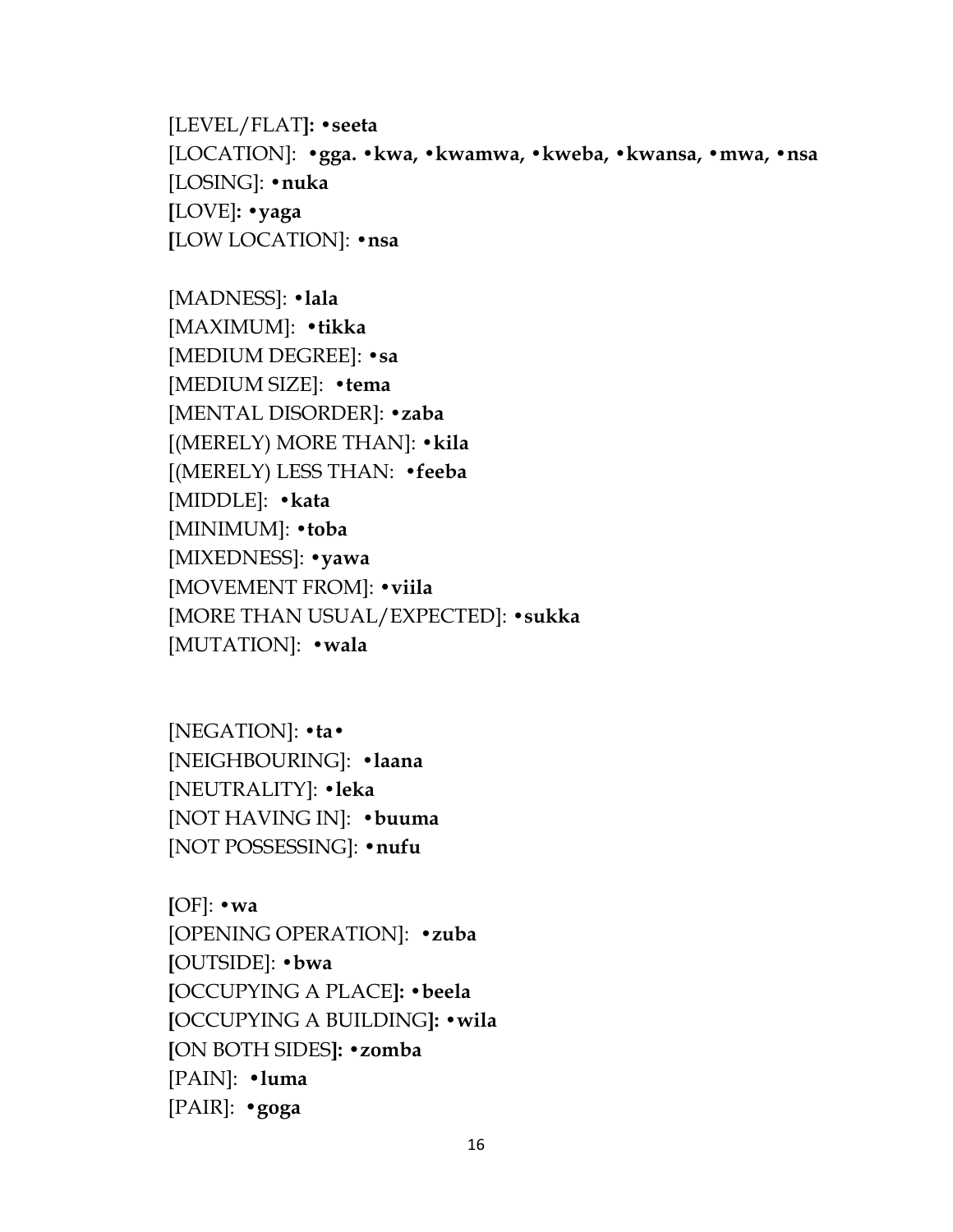[PART OF]: •**ca** [PAUCITY]**: •yava** [PERTAINING TO]: •**nna•** [PLEASANTNESS]: **•wooma** [PRECEEDING]: •**kumba** [PRESSURE]: **•nyiga** [PROACTIVE]: **•ddawa** [PROCESSION]: **•sela** [PRODUCING]: •**kola, •za** [PROTECTION]: **•taasa** [POSSESSION]: **•na** [POTENTIAL]: •**wika, •yinza**

```
[REACTIVE]: •ddaya
[RECURRENCE] : •ata
[RECIPROCATION]: •ddiza
[RECENTLY]: •jjuuza
[REFLEXIVE]: •ee•
[REFERENCE]: •Ika, •jula
[RESEMBLING]: •faana, •wanga
[RETROACTIVE]: •ddaya
[REVERSAL/REMOVAL]: •C1*uC2*a # •C1*a C2*a
[REVERSAL/REMOVAL, VALENCY = 1]: •Uka, •C*uka # •C*ala
[REVERSAL/REMOVAL, VALENCY = 2]: •Ula, •C*ula # •C*ala
[RICH IN]: •gagga
[RICHTNESS]: •tuufa 
[RIGHT – HAND]: •lya
```
[SAME]: **•kima [**SECOND-DEGREE INFERIORITY**]: •nsafa [**SECOND-DEGREE SUPERIORITY**]: •ggaga** [SEIZURE]: **•wamba** [SELF]: **•yina** [SEWING]: **•tunga** [SHORT]: **•bumpa**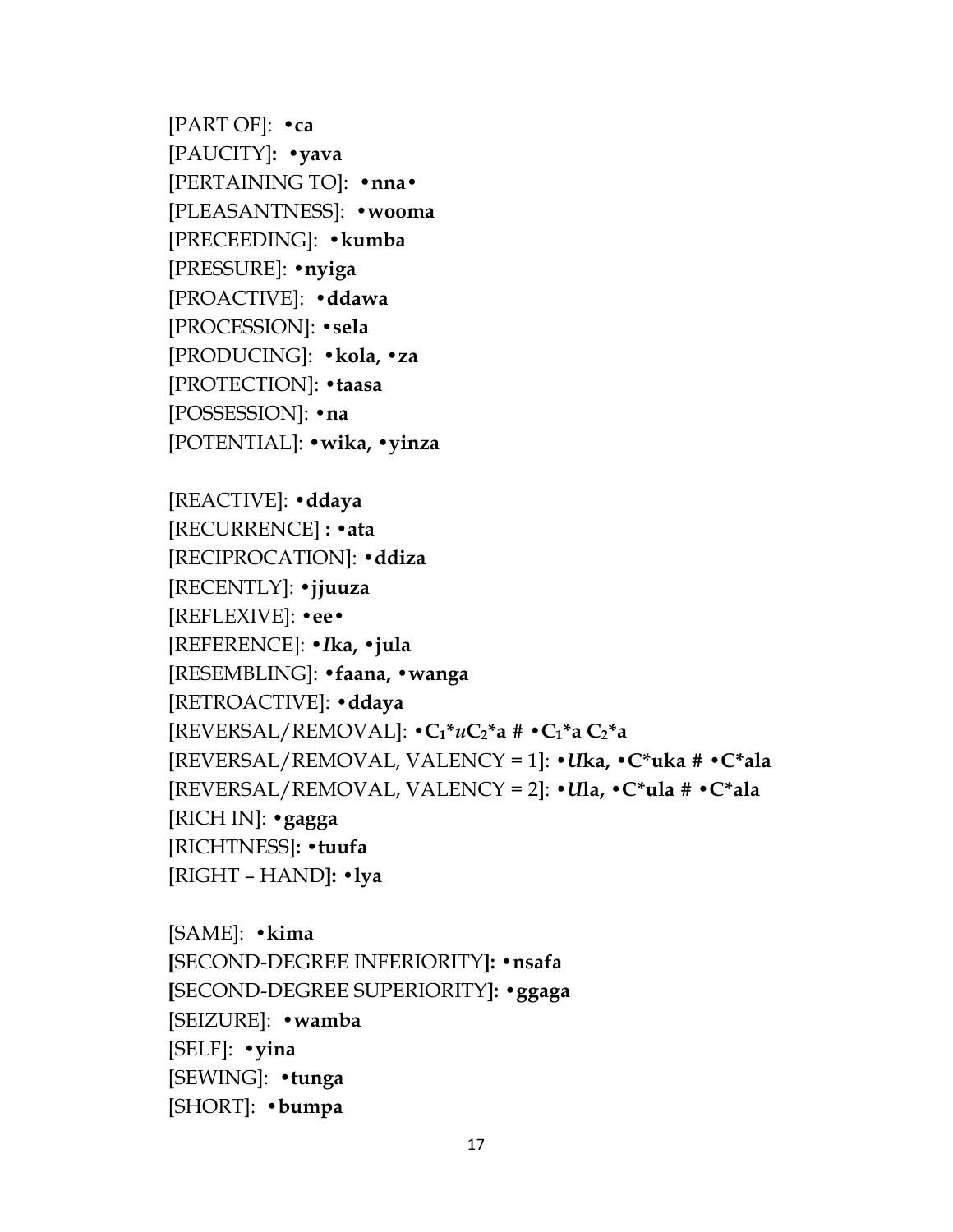[SHOWING]: **•yosa** [SIDE]: **•lula, •luna, •zamba** [SIMPLE, SINGLE]: **•gina** [SIMPLE (X)]: **•niina** [SINGLE]: **•yama** [SIZE]: **•nena, nnyhu•, nnyhunnyhu•, •tona** [SLOWNESS]: **•lemba** [SMALL, NARROW]: **•funda** [SPEED]: **•bila** [SPEECH CONDITION/DISCOURSE]: **•yogaba** [SPLIT]: **•yasa** [STOPPING]: **•komya** [SUPERIORITY]: **•ggaga, •ggagga; •kila** [SUPPLEMENTING]**: •waaya** [SUPPORTING]: **•waga** [SURFACE]: **•kunga** [SWELLING]: **•zimba** [SYSTEM]: **•cama, •yunga** [SURGICAL OPENING OPERATION]: **•zuba**

[THICK]: **•goda** [THIRD-DEGREE INFERIORITY]: **•nsaffa** [THIRD-DEGREE SUPERIORITY]: **•ggagga** [THREE–BRANCHED]: **•satwa** [TOTALITY]: **•yema** [TRICKING]: **•dyeka** [TURNING]: **•kyuka** [TWISTED]: **•nyoola** [TWO-BRANCHED]: **•bilya**

[UNEQUAL]: **•nkuna** [UNMIXEDNESS**]: •yuwa** [USE]: **•ya**

[VARIABLE]: **•kyuna**